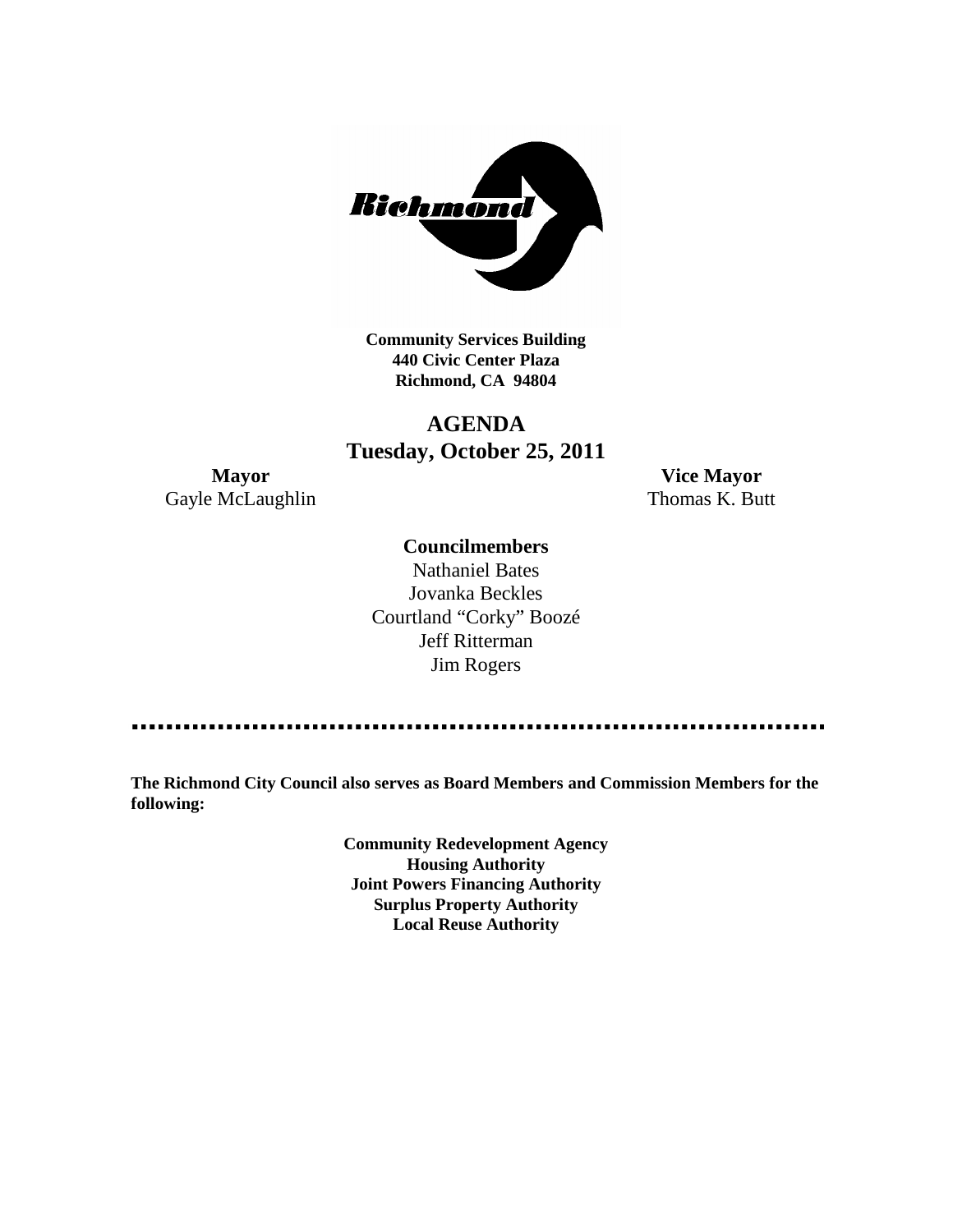# **MEETING PROCEDURES**

The City of Richmond encourages community participation at its City Council meetings and has established procedures that are intended to accommodate public input in a timely and time-sensitive way. As a courtesy to all members of the public who wish to participate in City Council meetings, please observe the following procedures:

**PUBLIC COMMENT ON AGENDA ITEMS:** Anyone who desires to address the City Council on items appearing on the agenda must complete and file a pink speaker's card with the City Clerk **prior** to the City Council's consideration of the item. Once the City Clerk has announced the item and discussion has commenced, no person shall be permitted to speak on the item other than those persons who have submitted their names to the City Clerk. Your name will be called when the item is announced for discussion. **Each speaker will be allowed TWO (2) MINUTES to address the City Council on NON-PUBLIC HEARING items listed on the agenda.**

**OPEN FORUM FOR PUBLIC COMMENT:** Individuals who would like to address the City Council on matters not listed on the agenda or on **Presentations, Proclamations and Commendations, Report from the City Attorney, or Reports of Officers** may do so under Open Forum. All speakers must complete and file a pink speaker's card with the City Clerk **prior** to the commencement of Open Forum. **The amount of time allotted to individual speakers shall be determined based on the number of persons requesting to speak during this item. The time allocation for each speaker will be as follows: 15 or fewer speakers, a maximum of 2 minutes; 16 to 24 speakers, a maximum of 1 and one-half minutes; and 25 or more speakers, a maximum of 1 minute.**

# **SPEAKERS ARE REQUESTED TO OCCUPY THE RESERVED SEATS IN THE FRONT ROW BEHIND THE SPEAKER'S PODIUM AS THEIR NAME IS ANNOUNCED BY THE CITY CLERK.**

**CONSENT CALENDAR:** Consent Calendar items are considered routine and will be enacted, approved or adopted by one motion unless a request for removal for discussion or explanation is received from the audience or the City Council. A member of the audience requesting to remove an item from the Consent Calendar must complete and file a speaker's card with the City Clerk **prior to the City Council's consideration of Agenda Review.** An item removed from the Consent Calendar may be placed anywhere on the agenda following the City Council's agenda review.

*The City Council's adopted Rules of Procedure recognize that debate on policy is healthy; debate on personalities is not. The Chairperson has the right and obligation to cut off discussion that is too personal, too loud, or too crude.*

**\*\*\*\*\*\*\*\*\*\*\*\*\*\*\*\*\*\*\*\*\*\*\*\*\*\*\*\*\*\*\*\*\*\*\*\*\*\*\*\*\*\*\*\*\*\*\*\*\*\*\*\*\*\*\*\*\*\***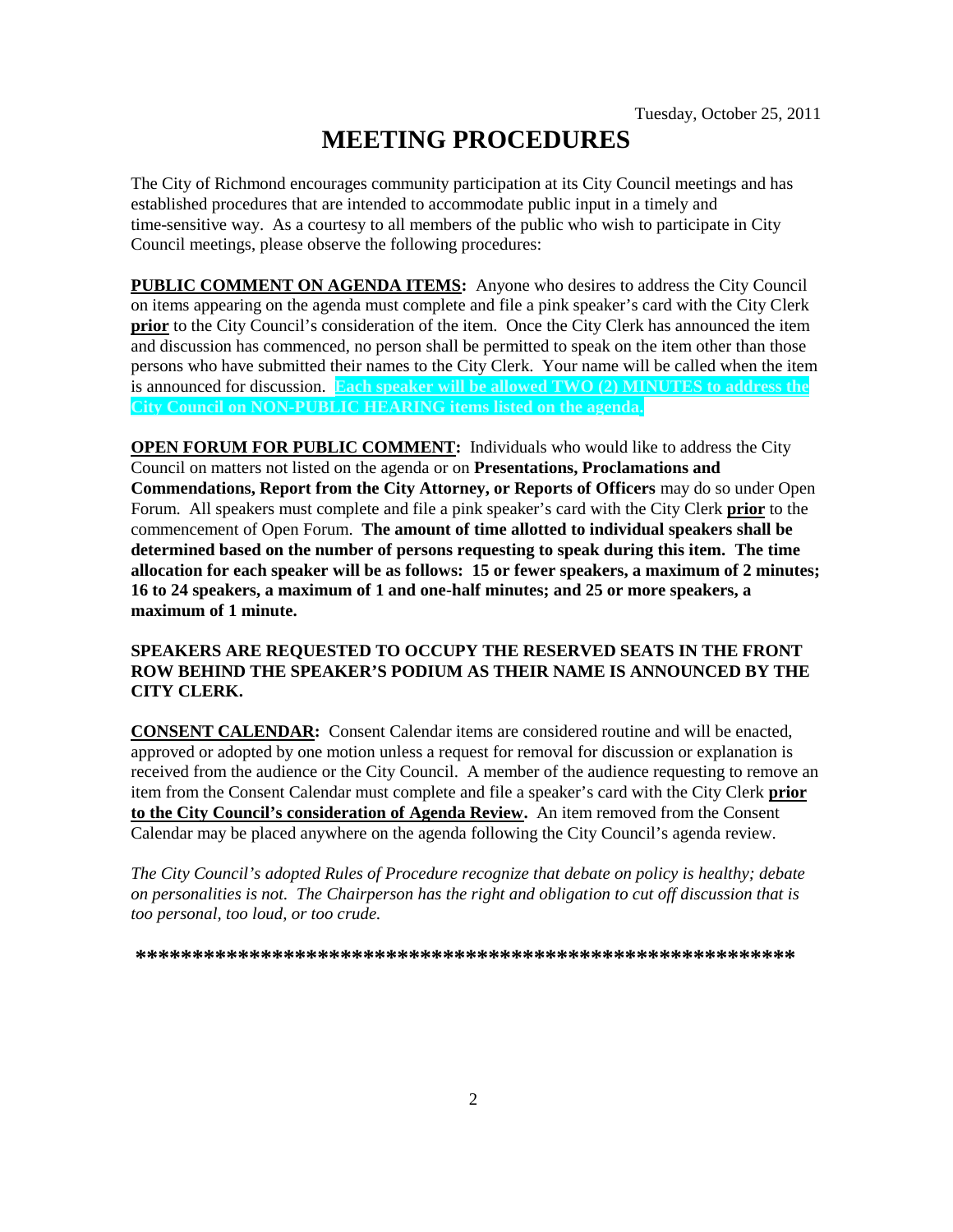# **EVENING OPEN SESSION**

5:00 p.m.

# **A. ROLL CALL**

**B. PUBLIC COMMENT**

#### **C. ADJOURN TO CLOSED SESSION**

# **CLOSED SESSION**

Shimada Room of the Community Services Building

# **A. CITY COUNCIL**

**A-1.** LIABILITY CLAIMS - PENDING LITIGATION (Government Code Section 54956.9):

California State Automobile Association vs. City of Richmond (Gragg)

**A-2.** CONFERENCE WITH LEGAL COUNSEL - ANTICIPATED LITIGATION (Significant exposure to litigation pursuant to Subdivision (b) of Government Code Section 54956.9):

One Case

**A-3.** CONFERENCE WITH LABOR NEGOTIATORS (Government Code Section 54957.6):

> Employee organization or unrepresented employee(s): Richmond Fire Management Association (RFMA); City designated representative(s): Jack Hughes, Lisa Stephenson, and Michael Banks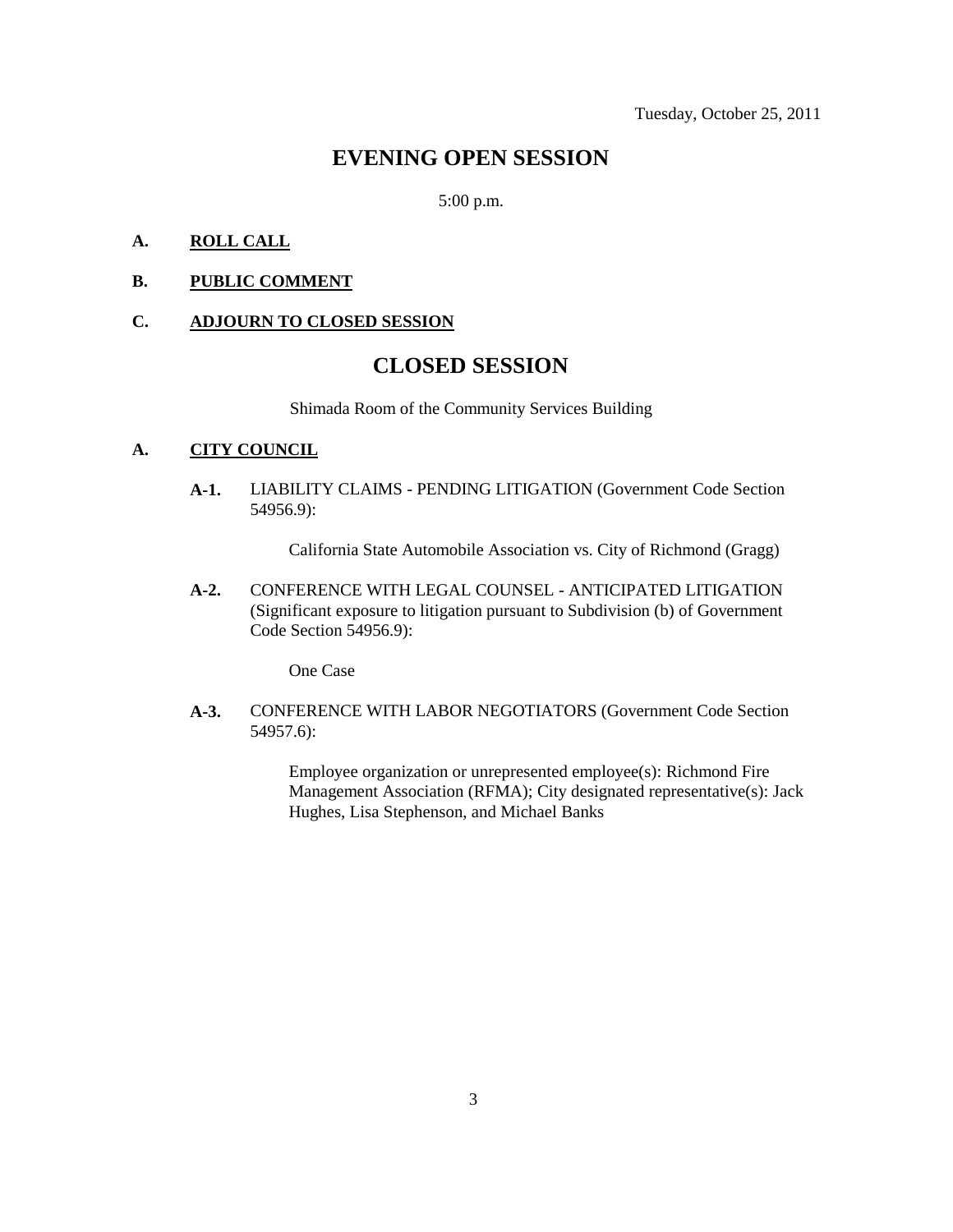# **SPECIAL MEETING OF THE RICHMOND CITY COUNCIL**

6:30 p.m.

- **A. PLEDGE TO THE FLAG**
- **B. ROLL CALL**
- **C. STATEMENT OF CONFLICT OF INTEREST**
- **D. OPEN FORUM FOR PUBLIC COMMENT**
- **E. AGENDA REVIEW**

### **F. PRESENTATIONS, PROCLAMATIONS, AND COMMENDATIONS**

- **F-1.** PROCLAMATION recognizing October 2011 as Richmond Arts and Humanities Month and presentation of poetry by Richmond Writes! Poetry Contest winners - Mayor's Office (Mayor McLaughlin 620-6503).
- **F-2.** PRESENT Certificates of Recognition to the winners of the Richmond Police Activities League's "Richmond's Finest," an amateur boxing exhibition held on September 24, 2011, at the Richmond Memorial Auditorium - Mayor McLaughlin (620-6503) and Councilmember Boozé (620-6593).

## **G. REPORT FROM THE CITY ATTORNEY OF FINAL DECISIONS MADE AND NON-CONFIDENTIAL DISCUSSIONS HELD DURING CLOSED SESSION**

### **H. STUDY SESSION**

- **H-1.** RECEIVE presentations regarding the City of Richmond's membership in the Marin Energy Authority:
	- **(a)** RECEIVE a presentation from the Marin Energy Authority and Dalessi Management Consulting concerning the financial impact analysis for the City of Richmond's membership in the Marin Energy Authority and participation in the Marin Clean Energy Community Choice Aggregation Program - City Manager's Office (Bill Lindsay 620-6512).
	- **(b)** RECEIVE a presentation from MRW & Associates, LLC, regarding their third-party review of the financial impact analysis, benefits, and risks of Richmond joining the Marin Energy Authority and participating in the Marin Clean Energy Community Choice Aggregation Program - City Manager's Office (Bill Lindsay 620-6512).